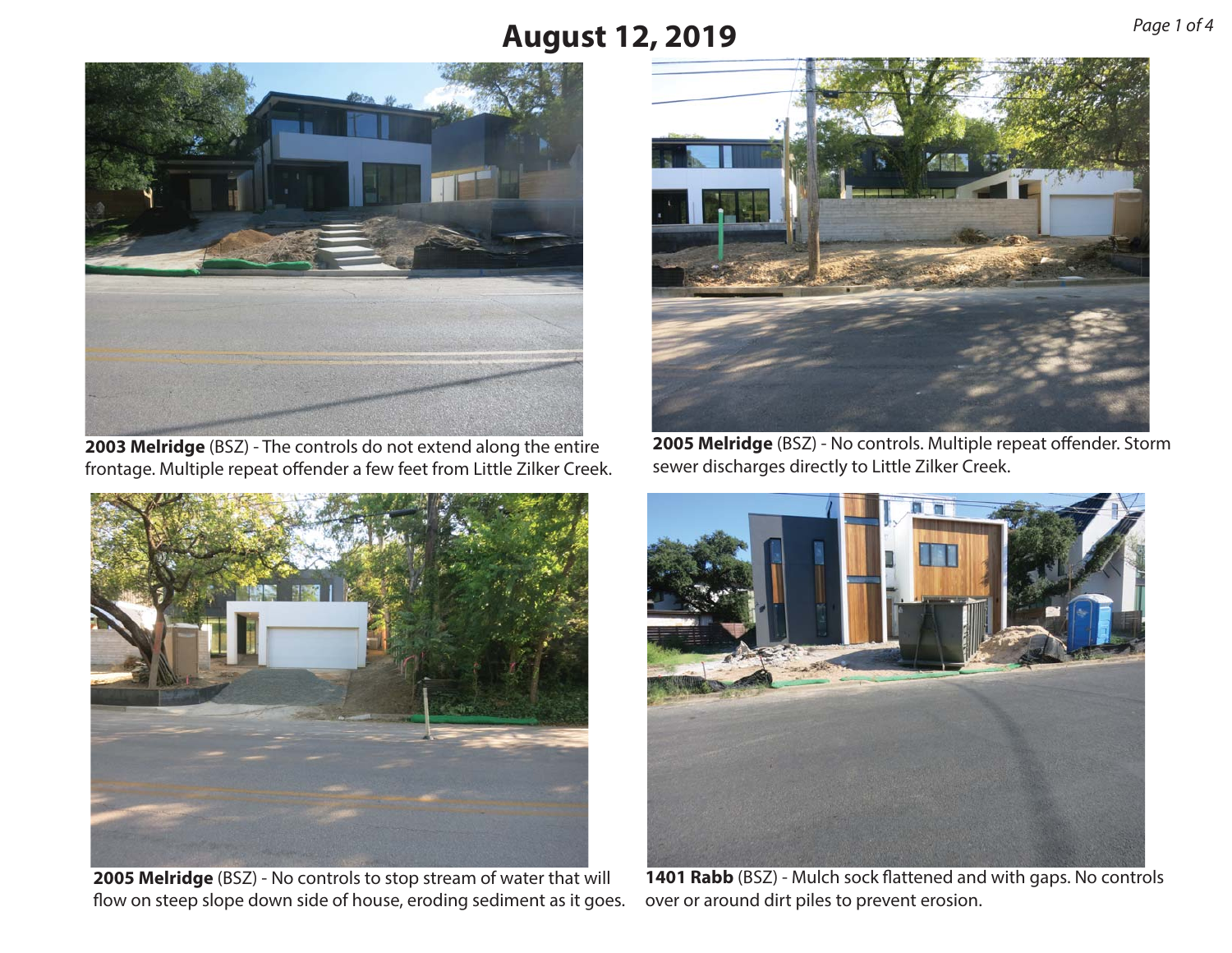

**2104 La Casa** - Flattened mulch socks (barely visible) will not prevent sediment from leaving the site.



**2012 Rundell** (BSZ) - Flattened mulch sock will not prevent sediment **1712 Goodrich** - No controls. from escaping.



**1912 Paramount** (BSZ) - Steep slope without controls extending all the way across frontage will allow sediment to leave site.

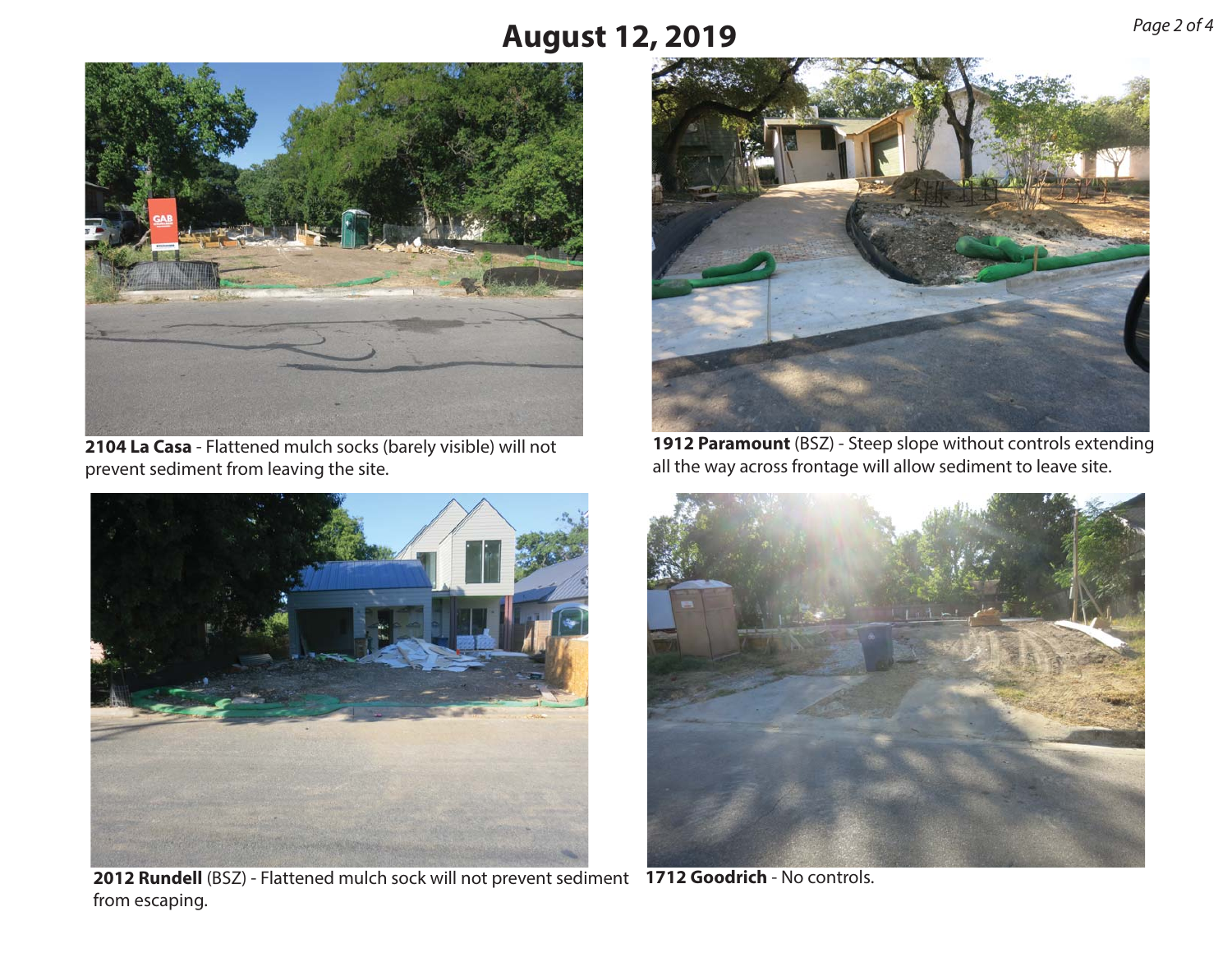

**1718 Valeria** - No controls across entrance. The silt fence on theleft has no j-hook and will simply direct runoff to the street.



**2004 Oxford** - This needs no explanation. A picture is worth a 1000 words.



**1610 Hether** - Lack of erosion controls is hidden by the privacy fence.



**2004 Oxford** - No controls.